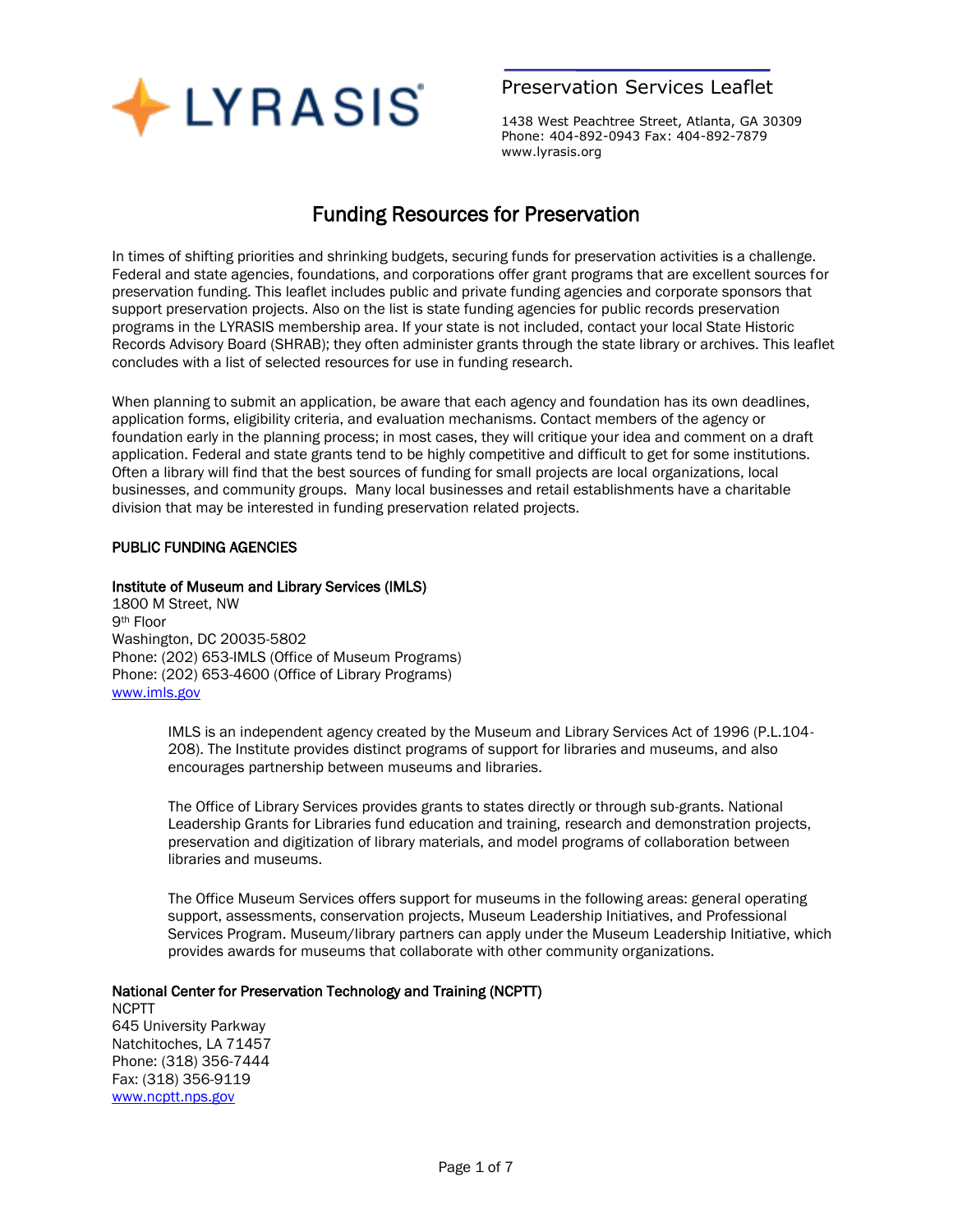The Preservation Technology and Training Grants Program awards grants for training, technology, and basic research in historic preservation, conservation, and allied fields.

#### National Endowment for the Arts (NEA)

1100 Pennsylvania Avenue NW Washington, DC 20506 Phone: (202) 682-5400 [webmgr@arts.gov](mailto:webmgr@arts.endow.gov) [www.arts.gov/pub/pubAbout.php](http://www.nea.gov/)

> The National Endowment for the Arts offers grant opportunties to conserve and preserve the country's cultural heritage through the Access to Artistic Access grants for projects that work with film, music, radio, television, museum objects, visual arts, theater, dance, and historic preservation.

#### National Endowment for the Humanities (NEH)

1100 Pennsylvania Avenue NW Washington, DC 20506 Phone: (202) NEH-1121 [info@neh.gov](mailto:info@neh.gov) [www.neh.gov](http://www.neh.gov/)

> The National Endowment for the Humanities provides grants to institutions and individuals that support the study of history, literature, philosophy, and other areas of the humanities.

The Division of Preservation and Access supports projects that create, preserve, and increase the availability of resources important for research, education, and public programming in the humanities. Projects supported include preservation and access to humanities collections, stabilization of collections, education and training, research and demonstration projects, and research tools and reference works.

Preservation Assistance Grants offer funding of up to \$6000 to support general preservation assessment and consultations, attendance at preservation workshops and training, and the purchase of preservation supplies, equipment, and storage furniture.

Challenge Grants provide funds on matching basis for large-scale projects such as building renovation or installation of heating/air-conditioning systems.

#### National Film Preservation Foundation (NFPF)

870 Market St., Suite 1113 San Francisco, CA 94102 Phone: (415) 392-7291 Fax: (415) 392-7293 [info@filmpreservation.org](mailto:info@filmpreservation.org) [www.filmpreservation.org](http://www.filmpreservation.org/)

> The National Film Preservation Foundation is a non-profit organization created by Congress in 1996 as a new way to fund the preservation of American films. The Foundation raises money for non-profit and public archives to preserve and make available endangered films. Two types of grants are available. Preservation Basic Grants support laboratory preservation work on endangered films. The Partnership Grants distribute preservation services donated to the NFPF by the laboratories and post production houses that work in partnership with the archival community.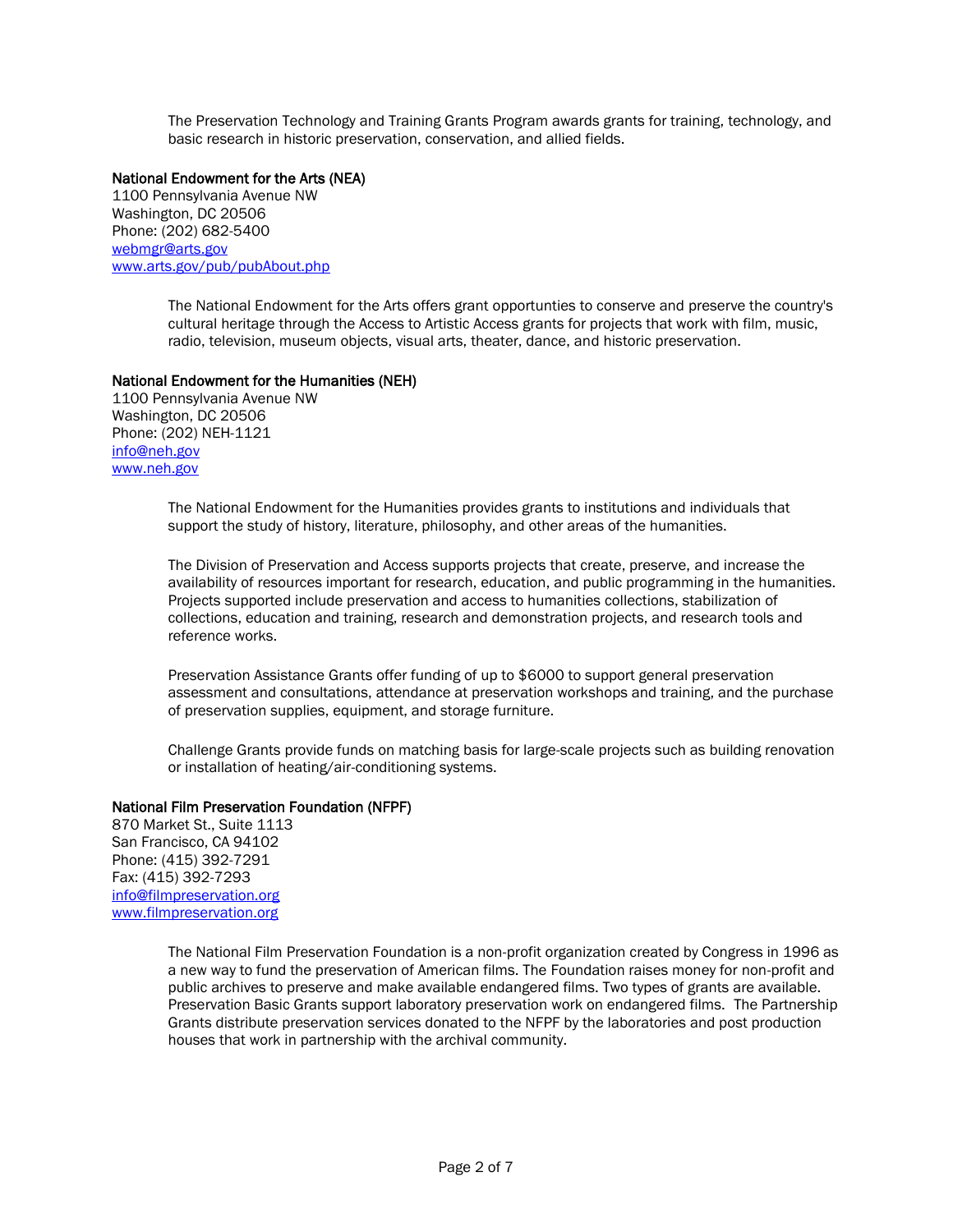#### National Historical Publications and Records Commission (NHPRC)

National Archives and Records Administration 700 Pennsylvania Avenue NW, Room 106 Washington, DC 20408-0001 Phone: (202) 357-5010 Fax: (202) 357-5914 [nhprc@nara.gov](mailto:nhprc@nara.gov) [www.archives.gov/grants](http://www.archives.gov/grants)

> The NHPRC is the grant-making agency of the National Archives. It provides funding to help identify, preserve, and provide public access to records, photographs, and other materials that document American history. State and local archives, colleges and universities, libraries, historical societies, and other nonprofit organizations throughout the U.S. use the funds to preserve endangered historical documents by supporting preservation planning, training, and documenting resources.

#### National Science Foundation (NSF)

4201 Wilson Boulevard Arlington, VA 22230 Phone: (703) 292-5111 [www.nsf.gov](http://www.nsf.gov/)

> Occasionally the NSF funds large-scale research-based digital library projects that are geared toward academic libraries. Check their website periodically for news about funding priorities.

#### PRIVATE FUNDING AGENCIES AND ORGANIZATIONS

#### American Association of Museums

Museum Assessment Program 1575 Eye St. NW, Suite 400 Washington, DC 20005 Phone: (202) 289-1818 Fax: (202) 289-6578 [www.aam-us.org/museumresources/map](http://www.aam-us.org/museumresources/map)

> With funds from the Institute of Museum and Library Services (IMLS), the Museum Assessment Program (MAP) allows museums to review their current status, reassess their programs and operations, and make decisions about resource allocation. The Museum Assessment Program consists of four assessments: Institutional Assessment; Collections Management Assessment; Public Dimension Assessment; and Governance Assessment. Each assessment includes the completion of a self-study, an on-site visit by a museum professional, and a confidential report of recommendations. All types of museums, collecting and non-collecting, may participate.

#### The Andrew W. Mellon Foundation

140 E. 62nd Street New York, NY 10012 Phone: (212) 838-8400 [www.mellon.org](http://www.mellon.org/)

> This private foundation has funded projects for museums and art conservation research and training and the digitization of library and archival materials.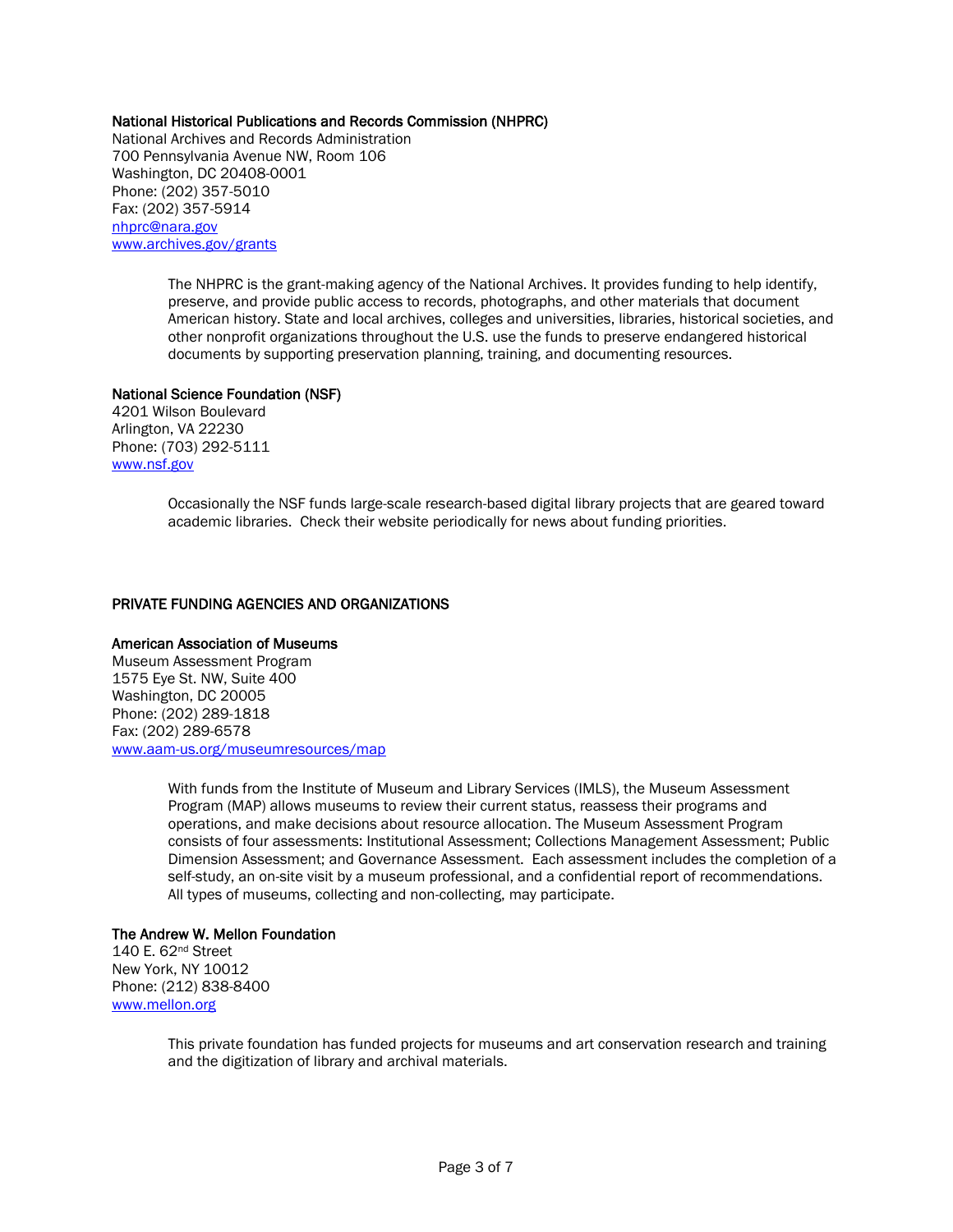#### The Foundation of the American Institute for Conservation of Historic and Artistic Works (FAIC)

1156 15th Street, NW Suite 320 Washington, DC 20005-1714 Phone: (202) 452-9545 Fax: (202) 452-9328 info@conservation-us.org [http://aic.stanford.edu/faic](http://aic.stanford.edu/faic/)

> FAIC offers grants to conservators in support of continuing education or training. The Carolyn Horton Fund is reserved for assistance to current members of the AIC Book and Paper Specialty Group. The FAIC Education Fund supports professional development including seminars, courses, or other educational endeavors by AIC members. Proposed education and training projects are not restricted to the development of conservation treatment skills.

#### The Getty Grant Program

1200 Getty Center Drive Los Angeles, CA 90049-1679 Phone: (310) 440-73200 [www.getty.edu/grants](http://www.getty.edu/grants) [info@getty.edu](mailto:info@getty.edu)

> The Getty provides support in three areas: research, conservation, and education and professional development. Non-profit organizations with ongoing exhibit programs are eligible for grants for surveys and treatment.

#### The Grammy Foundation Grant Program

3402 Pico Boulevard Santa Monica, CA 90405 Phone: (310) 392-3777 Fax: (310) 392-2188 [grammyfoundation@grammy.com](mailto:grammyfoundation@grammy.com) [www.grammy.com/grammy\\_foundation/grants](http://www.grammy.com/grammy_foundation/grants)

> The Grammy Foundation is the granting foundation for the recording industry. The grant program awards funds to nonprofit organizations and individuals in support of a range of projects related to the recording arts, including the archiving and preservation of the music and recorded sound heritage of the Americas. Grants are awarded annually in amounts ranging from \$10,000 to \$20,000.

#### AWARDS

#### American Institute for Conservation of Historic and Artistic Works (AIC) 1156 15th Street, NW Suite 320 Washington, DC 20005-1714 Phone: (202)-452-9545 <http://www.conservation-us.org/index.cfm?fuseaction=Page.viewPage&pageId=474>

American Library Association Association for Library Collections and Technical Services 50 East Huron Street Chicago, IL 60611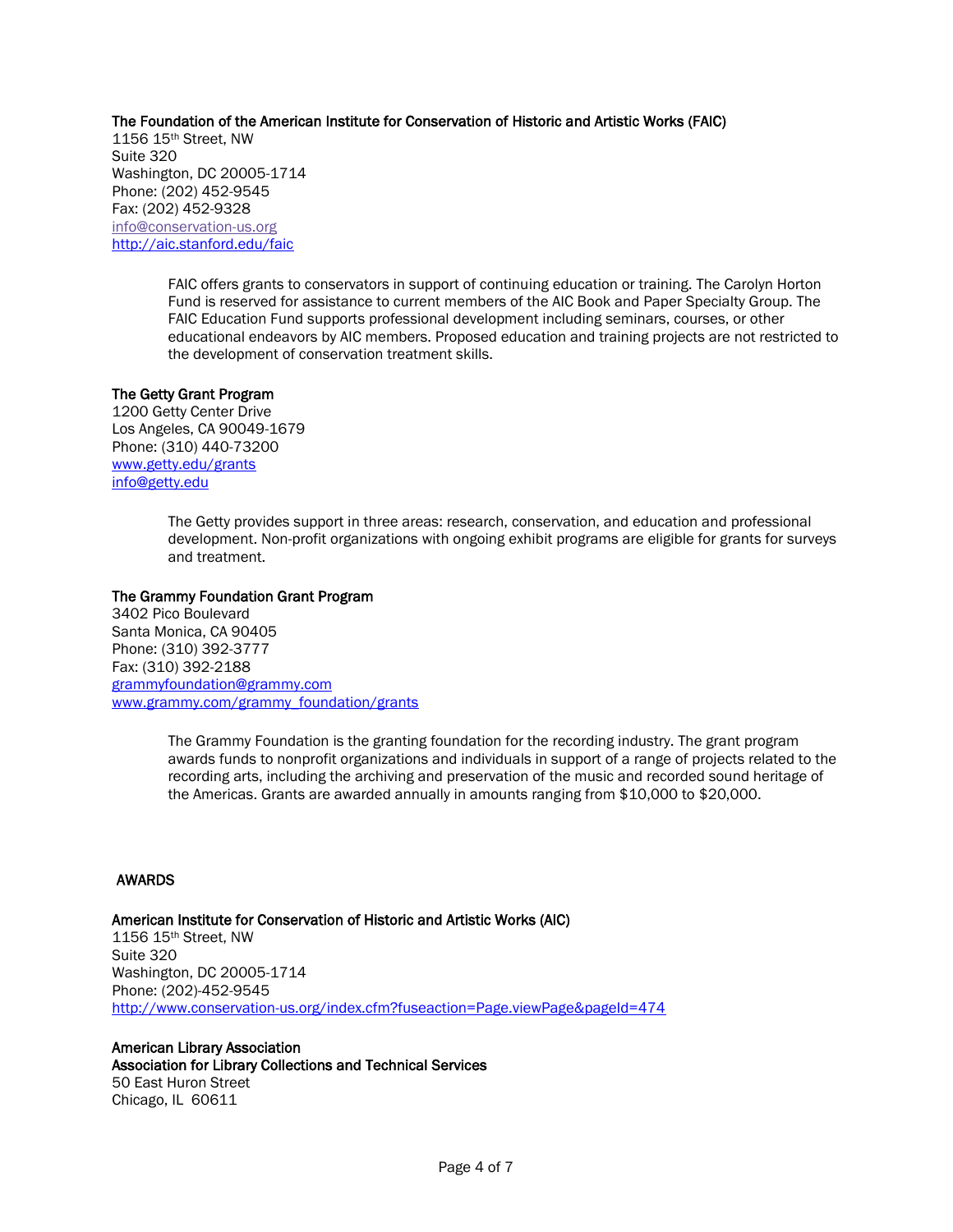Phone: (312) 280-5038 Toll free: (800)-545-2433 Fax: (312) 280-5033 <http://ala.org/ala/mgrps/divs/alcts/awards/index.cfm>

> Annually, ALCTS presents The Paul Banks and Carolyn Harris Preservation Award to an individual who has demonstrated outstanding service to the profession of library and archives preservation. The award consists of a \$1500 grant and a citation.

#### STATE FUNDING AGENCIES IN THE LYRASIS AREA

Each state has a Historical Records Advisory Board (SHRAB) that implements the goals of the NHPRC through fostering collaboration and re-granting NHPRC funds intended to strengthen the nation's archival infrastructure. Preservation projects are commonly funded. Typically, the SHRAB's are administrated through the state archives. Find your state and more information at[: http://www.statearchivists.org/shrabs.htm](http://www.statearchivists.org/shrabs.htm)

# CoSA Council of State Archivists

#### STATE HUMANITIES COUNCILS

The 56 humanities councils located in U.S. states and territories support local humanities programs and events. The state humanities councils are funded in part by the federal government through NEH. They also receive funding from private donations, foundations, corporations, and, in some cases, state government.

Alabama Alabama Humanities Foundation [www.ahf.net](http://www.ahf.net/)

Florida Florida Humanities Council [www.flahum.org](http://www.flahum.org/)

Georgia Georgia Humanities Council [www.georgiahumanities.org](http://www.georgiahumanities.org/)

**Kentucky** Kentucky Humanities Council, Inc. [www.kyhumanities.org](http://www.kyhumanities.org/)

Louisiana Louisiana Endowment for the Humanities [www.leh.org](http://www.leh.org/)

Virginia Virginia Foundation for the Humanities [www.virginia.edu/vfh](http://www.virginia.edu/vfh)

North Carolina North Carolina Humanities Council [www.nchumanities.org](http://www.nchumanities.org/)

Puerto Rico Fundación Puertorriqueña de las Humanidades [www.fphpr.org/](http://www.fphpr.org/)

South Carolina The Humanities Council SC [www.schumanities.org](http://www.schumanities.org/)

Tennessee Humanities Tennessee [www.humanitiestennessee.org](http://www.humanitiestennessee.org/)

**Mississippi** Board of Trustees, Mississippi Institutions of Higher Learning [www.ihl.state.ms.us](http://www.ihl.state.ms.us/)

Virgin Islands Virgin Islands Humanities Council [www.vihumanities.org/](http://www.vihumanities.org/)

#### Indiana **Pennsylvania**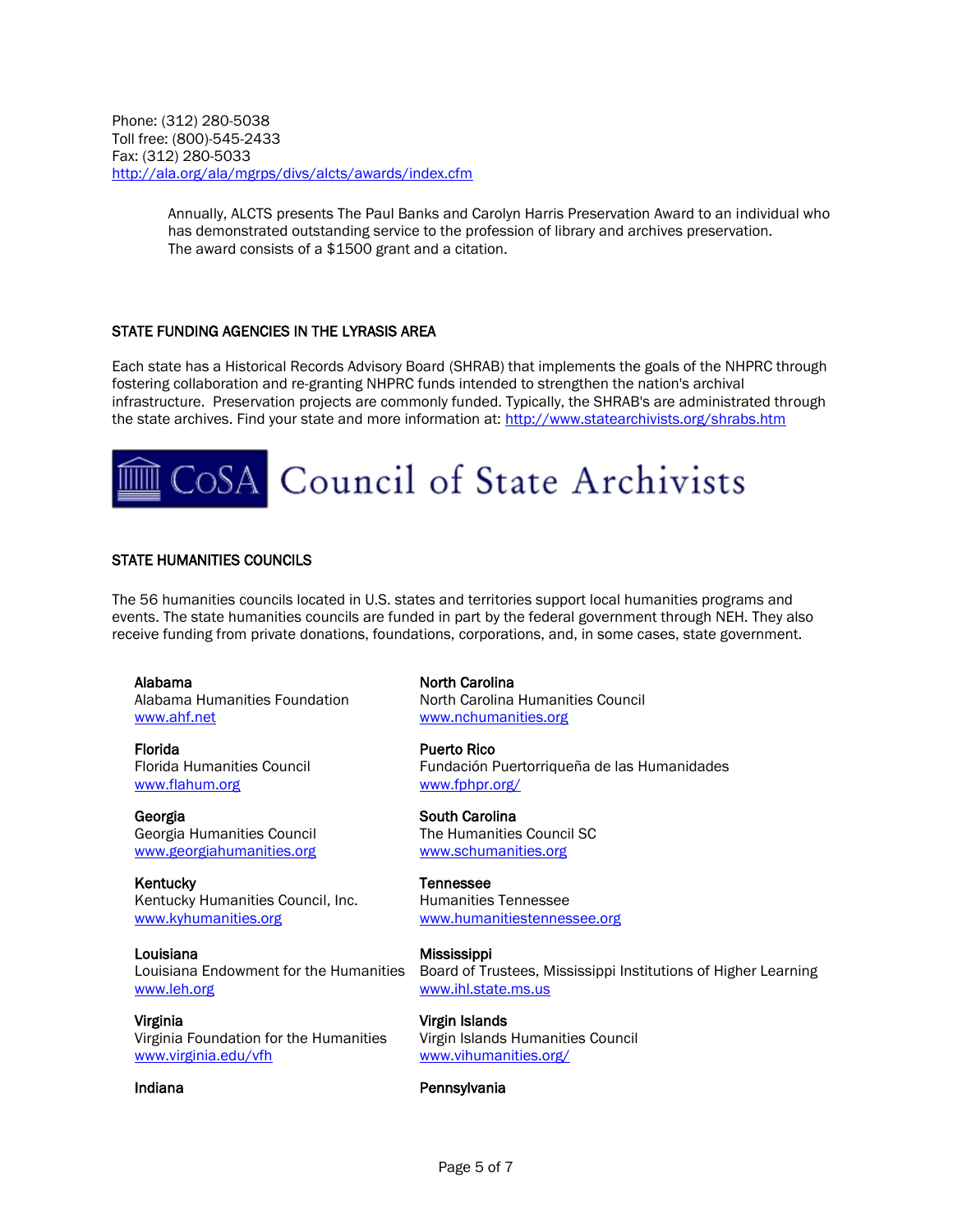Indiana Humanities Council Web: [www.indianahumanities.org/](http://www.indianahumanities.org/)

New York New York Council for the Humanities Web: [www.nyhumanities.org/](http://www.nyhumanities.org/)

Maine Maine Humanities Council Web: [www.mainehumanities.org/](http://www.mainehumanities.org/)

Vermont Vermont Council on the Humanities Web: [www.vermonthumanities.org/](http://www.vermonthumanities.org/)

New Jersey New Jersey Council for the Humanities Web: [www.njch.org/](http://www.njch.org/)

**Connecticut** Connecticut Humanities Council Web: [www.ctculture.org](http://www.ctculture.org/)

Washington D.C. Humanities Council of Washington, D.C. Web: [wdchumanities.org/](http://wdchumanities.org/)

Pennsylvania Humanities Council Web: [www.pahumanities.org/](http://www.pahumanities.org/)

**Delaware** Delaware Humanities Forum Web: [www.dhf.org/](http://www.dhf.org/)

New Hampshire New Hampshire Humanities Council Web: [www.nhhc.org/](http://www.nhhc.org/)

**Massachusetts** Massachusetts Foundation for the Humanities Web: [www.mfh.org/](http://www.mfh.org/)

Maryland Maryland Humanities Council Web: [www.mdhc.org/](http://www.mdhc.org/)

Rhode Island Rhode Island Committee for the Humanities Web: [www.rihumanities.org](http://www.rihumanities.org/)

#### **RESOURCES**

**Organizations** 

The Foundation Center 79 Fifth Avenue/16th Street New York, NY 10003-3076 Phone: (212) 620-4230 <http://foundationcenter.org/newyork>

> The Foundation Center provides extensive resources on foundations and corporate giving at various resource centers around the US. The Center publishes numerous directories and reference books for research: *The Foundation Directory, Foundation 1000, Guide to U.S. Foundations, Grant Guides, National Guide to Funding in Arts & Culture, Foundation Grants Index, Directory of Corporate Giving, Corporate Foundation Profiles,* and *Corporate Giving Watch.* The Foundation Center also has an extensive online library that includes a full-text version of *User-Friendly Guide to Funding Research and Resources* and *Philanthropy News Digest.*

#### The Grantsmanship Center (TGCI)

P.O. Box 17220 Los Angeles, CA 90017 Phone: (213) 482-9860 [www.tgci.com](http://www.tgci.com/)

> This center provides training and information on fundraising and produces a wide range of publications, including *Program Planning and Proposal Writing*, the *Whole Nonprofit Catalog,* and *The Grantsmanship Center Magazine*. *The Grantsmanship Center Magazine* is distributed free of charge to staff of nonprofit organizations and government agencies.